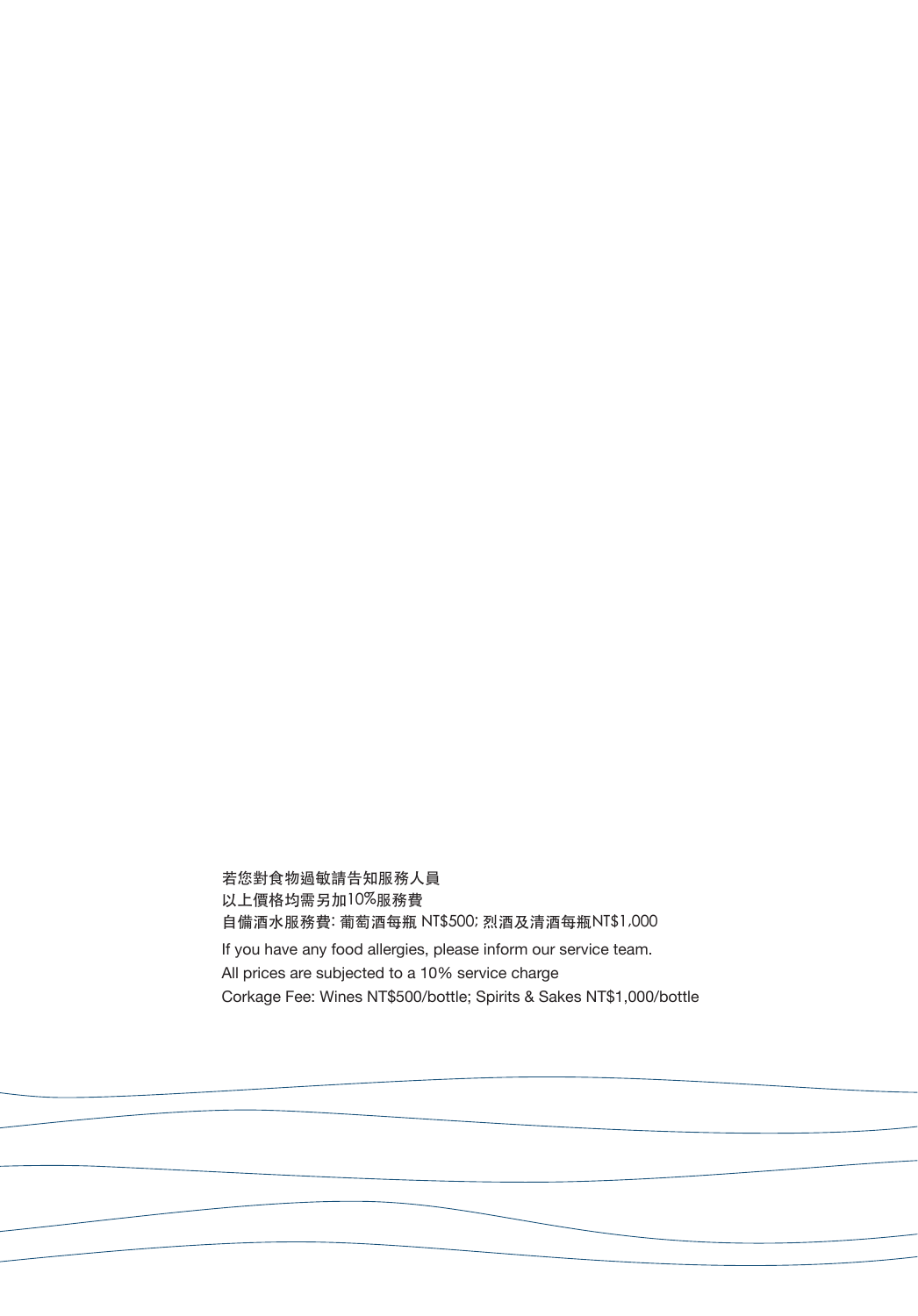### 湛露特選午間商業特選套餐 ZHÀN LÙ Business Lunch Set

#### 精選點心拼盤

Classic Dim Sum Combination

魚子鮮肉燒賣 Siu Mai Topped with Fish Roe

牛肝蕈花素餃 Vegetarian Dumpling with Mushrooms

家鄉菜圃鹹水餃 Deep-fried Glutinous Rice Dumpling Stuffed with Pork and Marinated Radish

足料老火例湯

Chef's Daily Soup

#### 貴妃柱侯燜牛腩筋

Braised Beef Sirloin with Radish in Chef's Homemade Sauce

上湯浸時蔬

Double-boiled Chicken Broth with Seasonal Vegetable

翡翠瑤柱蛋白炒飯 Signature Wok-fried Rice with Dried Scallop, Egg White and Asparagus

冰鎮青檸桃膠香茅凍 Lemongrass Jelly with Peach Gum

> 每套費用NT\$ 1,000 另加一成服務費 NT\$ 1,000 per set plus 10% service charge

晶瑩筍尖蝦餃皇 Shrimp Dumplings with Bamboo Shoot

塔香鮮蚵腐皮蝦捲 Deep-fried Bean Curd Stuffed with Shrimp and Oyster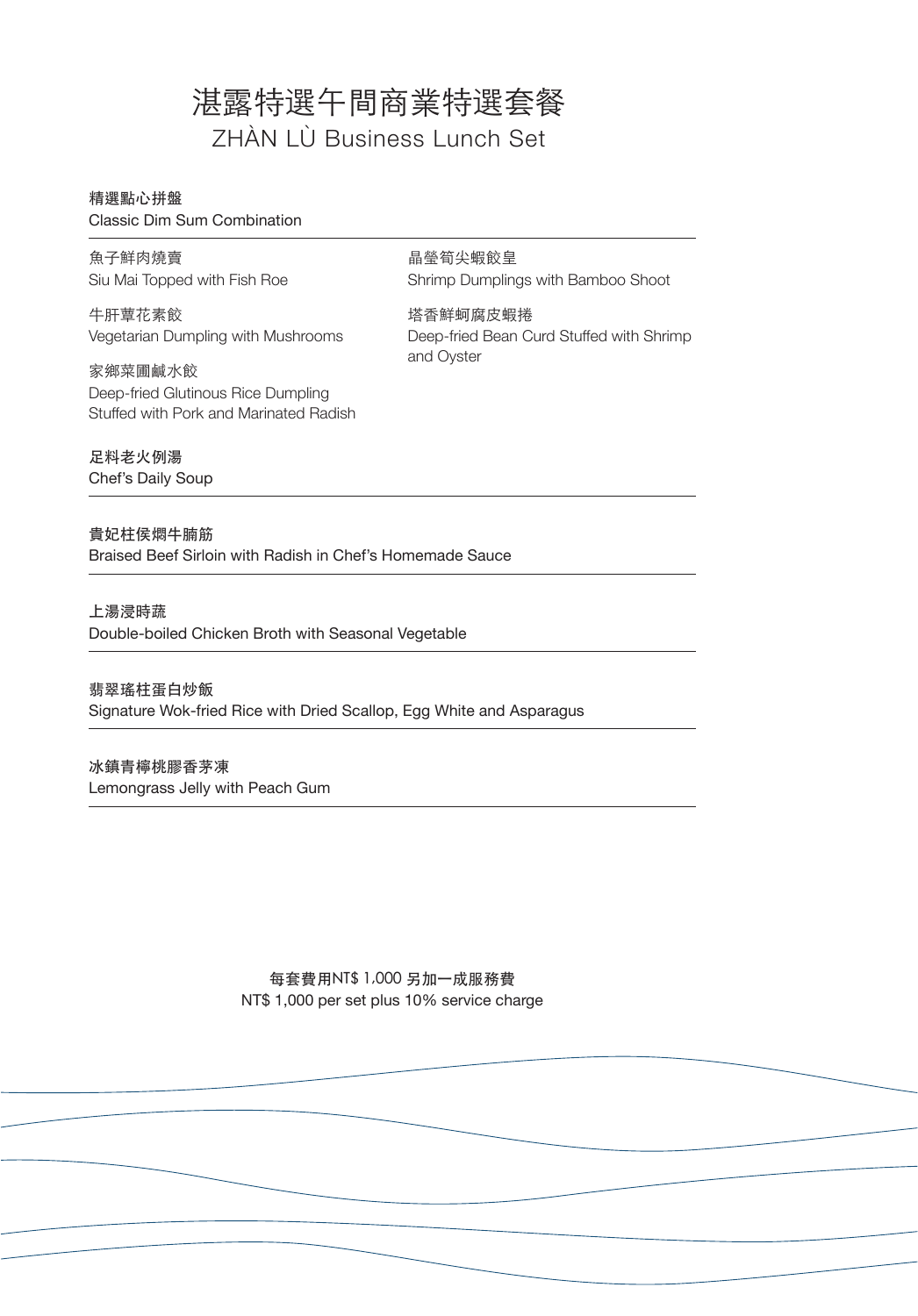### 湛露精選午間商業精選套餐 ZHÀN LÙ Premium Business Lunch Set

#### 精選點心拼三品 Classic Dim Sum Combination

魚子鮮肉燒賣 Siu Mai Topped with Fish Roe 晶瑩筍尖蝦餃皇 Shrimp Dumpling with Bamboo Shoot

牛肝蕈花素餃 Vegetarian Dumpling with Mushrooms

燒味雙拼 :十香玫瑰油雞, 蜜味叉燒 BBQ Platter: Rose Wine, Soy Poached Chicken and Barbecued Pork with Honey Sauce

足料老火例湯 Chef's Daily Soup

娘惹醬蒸龍膽 Steamed Giant Grouper Fillet with Seasonal Vegetable in Chef's Special Sauce

濃雞湯野蕈泡絲瓜 Braised Chicken Broth with Loofah and Assorted Mushrooms

寶島烏魚子炒飯 Wok-fried Rice with Mullet Roe and Garlic Sprouts

桂圓紅棗茶燉香梨,迷你酥皮蛋塔 Double-boiled Pear Soup with Dried Longan and Red Date, Baked Egg Tart

> 每套費用NT\$ 1,200 另加一成服務費 NT\$ 1,200 per set plus 10% service charge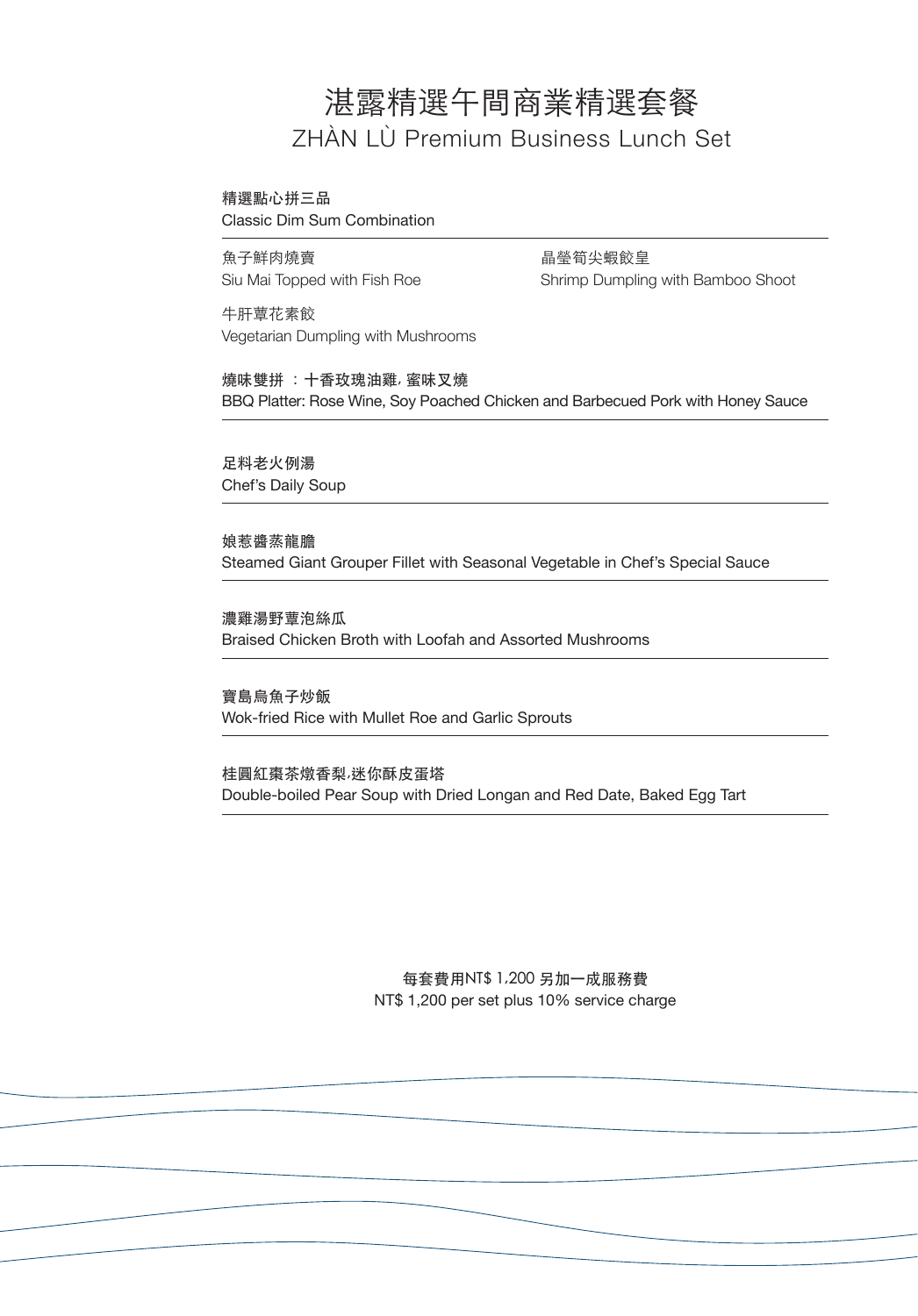### 湛露中式晚間套餐 – 涎 ZHÀN LÙ Dinner Set - Xián

### 精選前菜集

Classic Appetizer Plate

黑椒淮鹽烤米鴨 Roasted Crispy Duck with Black Pepper and Salt

金磚脆皮燒腩 Braised Pork Belly with Mustard

蜜味叉燒 Barbecued Pork (Char Siu) with Honey Sauce

柚子蜂蜜醋泡聖女果 Marinated Tomatoes and Radish with Honey and Yuzu Vinegar

無花果南北杏燉土雞湯 Double-boiled Chicken Broth with Dried fig, Apricot Kernel and Dried Scallop

香茅南瓜醬燒蝦球

Wok-fried Shrimp Balls with Pumpkin and Lemongrass Sauce

蟲草云耳蒸龍膽班柳

Steamed Giant Grouper with Fungus and Cordyceps in Fish Sauce

茭白黑椒爆牛仔粒 Wok-fried Diced U.S. Angus Beef with Water Bamboo and Black Pepper

翡翠瑤柱蛋白炒飯 Signature Wok-fried Rice with Dried Scallop, Egg White and Asparagus

寶島四季鮮果 Sliced Seasonal Fruits

生磨蛋白杏仁茶,擂沙湯圓 Almond Milk with Egg White, Sesame Glutinous Rice Balls

> 每套費用NT\$1,880 另加一成服務費 NT\$ 1,880 per set plus 10% service charge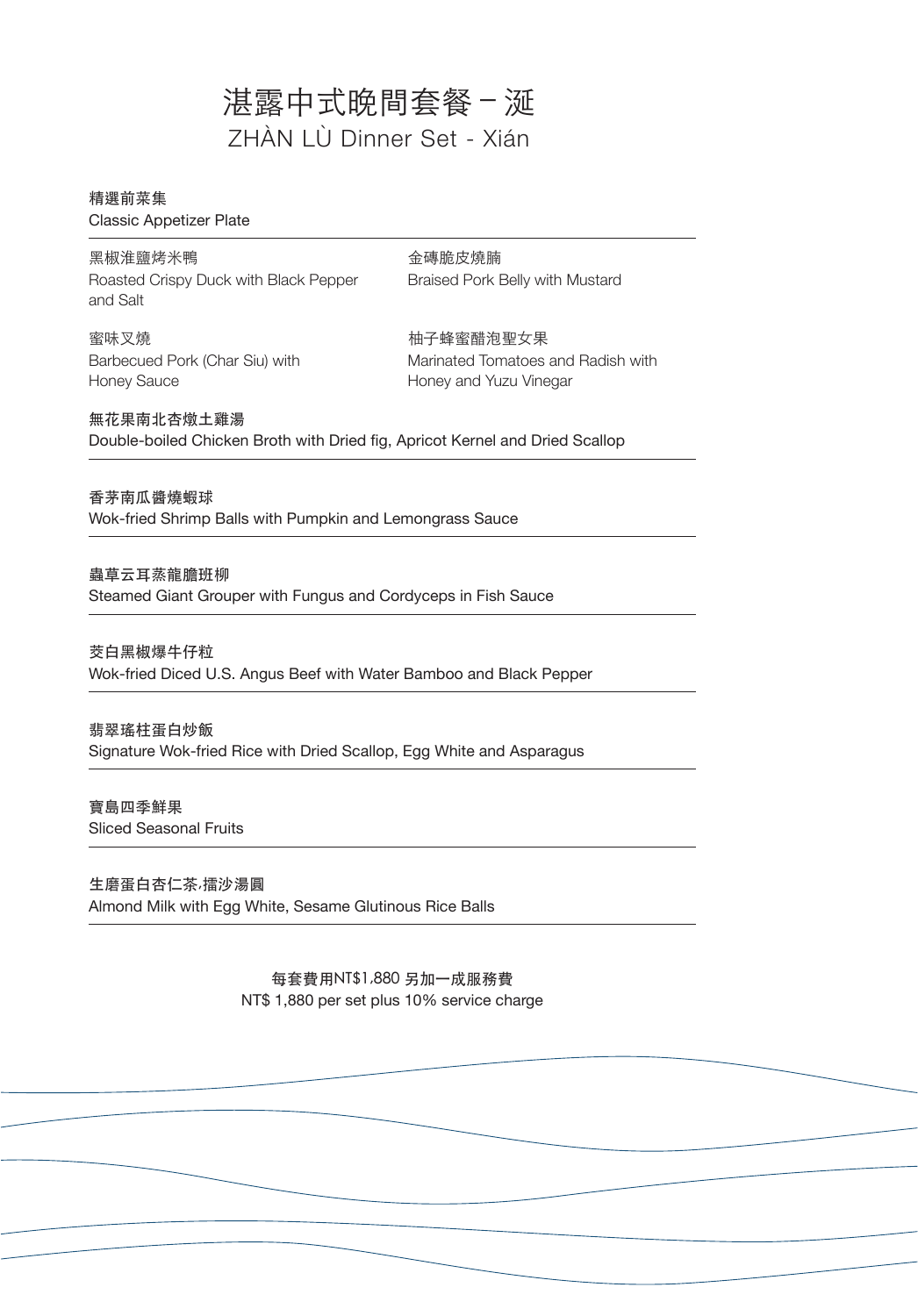### 湛露中式晚間套餐 – 沫 ZHÀN LÙ Dinner Set - Mò

#### 精選前菜集 Classic Appetizer Plate

蜜汁醬滷鯖魚配黃金泡菜 Marinated Mackerel in Honey Sauce with Kimchi

黑椒淮鹽燒鴨 Roasted Crispy Duck with Black Pepper and Salt

金棗鎮江小排 Wok-fried Pork Spare Ribs with Golden Date and Zhen Jiang Vinegar

老醋雲耳拌海蜇頭 Black Fungus and Jelly Fish

譚家海鮮黃燜湯 Double-boiled Chicken Broth with Assorted Seafoods

蕈汁燜鵝掌鮮鮑佐金湯小米 Braised Abalone with Goose Webs with Millet Congee

紅酒慢燉和牛臉頰 Red Wine Reduced Wagyu Beef Cheeks

脆藕欖豉醬爆龍膽班球 Wok-fried Giant Garoupa Ball with Lotus Root in Olives Sauce

蟹肉魚籽炒飯 Wok-fried Rice with Crab Meat and Fish Roe

寶島四季鮮果 Sliced Seasonal Fruits

紫米酒釀小湯圓,迷你酥皮蛋塔 Sweet Glutinous Rice Balls Soup with Sweet Black Rice, Baked Egg Tart

> 每套費用NT\$2,380 另加一成服務費 NT\$ 2,380 per set plus 10% service charge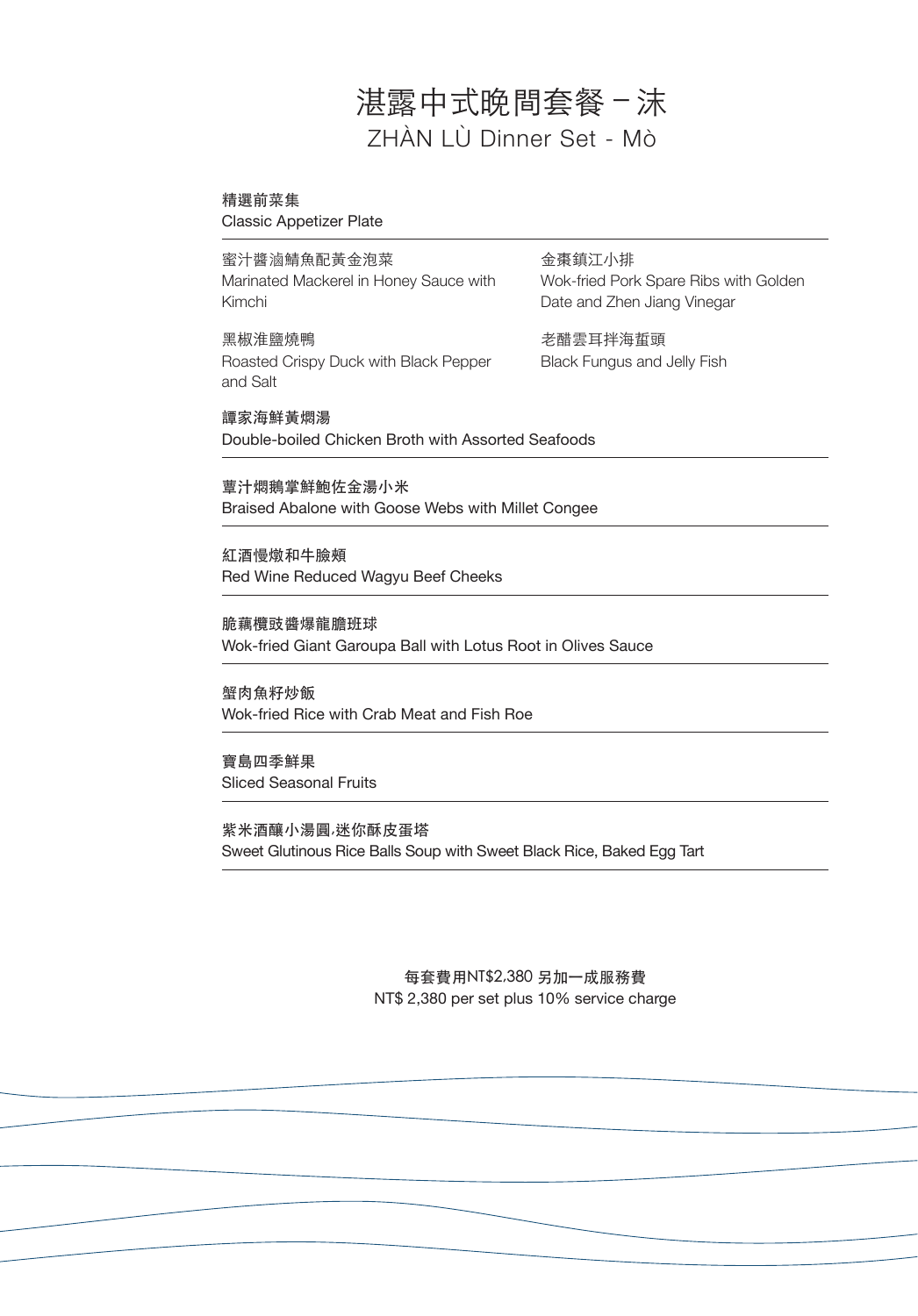### 湛露中式晚間套餐 – 玉 ZHÀN LÙ Dinner Set - Yù

#### 精選點心拼盤

Classic Dim Sum Combination

魚子鮮肉燒賣 Siu Mai Topped with Fish Roe

鮮蝦芝士蜂巢角 Deep-fried Mashed Taro with Shrimp and Cheese

牛肝蕈花素餃 Vegetarian Dumpling with Mushrooms

元貝花膠濃骨湯 Double-boiled Chicken Broth with Scallop and Fish Maw

上湯芝士焗開邊龍蝦 Boston Lobster Baked with Cheese Sauce

#### 煎焗羊肩排佐蒜奶汁

Pan-fried Lamb Shoulder with Chef's Special Sauce

小蔥薑茸蒸海魚

Steamed Sea Fish with Seasonal Vegetables in Ginger and Scallion Sauce

寶島烏魚子炒飯 Wok-fried Rice with Mullet Roe and Garlic Sprouts

寶島四季鮮果 Sliced Seasonal Fruits

桂圓紅棗茶燉香梨,椰汁芝麻九層糕 Double-boiled Pear with Dried Longan and Red Date Soup, Baked Black Sesame Cake with Coconut

> 每套費用NT\$2,880 另加一成服務費 NT\$ 2,880 per set plus 10% service charge

黑松露蟹肉蛋白餃 Shrimp Dumpling with Black Truffle Sauce

迷你鮑魚雞粒酥 Baked Chicken Tarts Topped with Abalone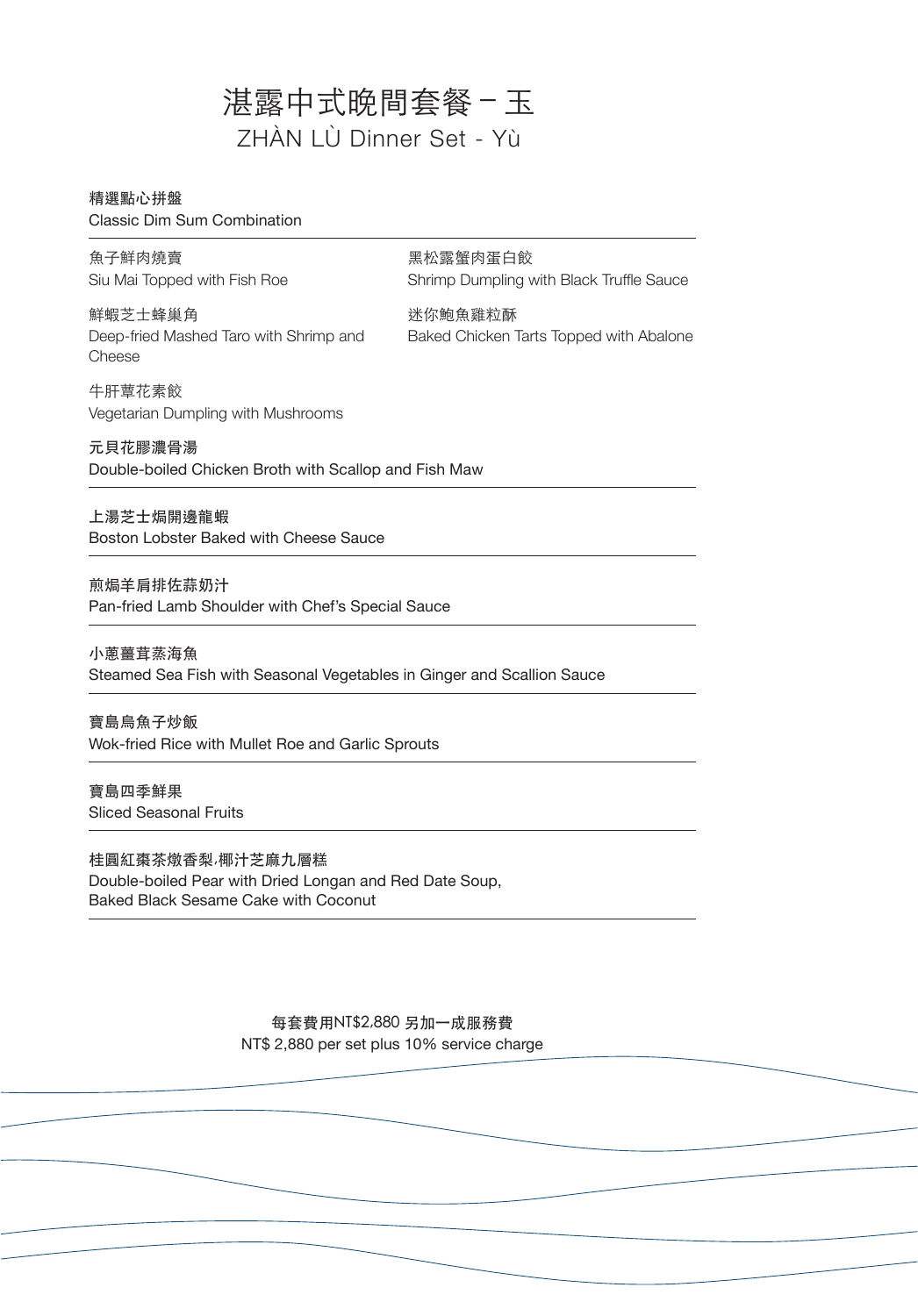### 湛露中式晚間套餐 – 珠 ZHÀN LÙ Dinner Set - Zhū

#### 精選點心拼三品 Dim Sum Combination

魚子鮮肉燒賣 Siu Mai Topped with Fish Roe

牛肝蕈花素餃 Vegetarian Dumpling with Mushrooms

黑松露蟹肉蛋白餃 Shrimp Dumpling with Black Truffle Sauce

精選前菜集 Classic Appetizer Plate

蜜汁醬滷鯖魚配黃金泡菜 Marinated Mackerel in Honey Sauce with Kimchi

鴨肝慕斯陳釀梅酒凍 Foie Gras Mousse with Plum Wine Jelly

黃皮口水雞 Steamed Chicken with Peanuts and Chili Oil

香檳茸,鮮鮑燉雞湯 Boiled Chicken Broth Soup with Abalone and Mushrooms

魚子醬芙蓉花雕明蝦球 King Prawn with Steamed Egg in Huadiao Wine Topped with Caviar

蔥燒百花釀遼參,配金湯小米 Braised Sea Cucumber with Shrimp Paste and Millet

香煎恆溫牛小排 Sous Vide Beef Short Ribs with Chef's Special Sauce

翡翠瑤柱蛋白炒飯 Signature Wok-fried Rice with Dried Scallop, Egg White and Asparagus

寶島四季鮮果 Sliced Seasonal Fruits

桂圓紅棗燉香梨,燕窩酥皮蛋塔

Double-boiled Pear Soup with Dried Longan and Red Date Baked Egg Tart Topped with Bird's Nest

> 每套費用NT\$ 3,280 另加一成服務費 NT\$3,280 per set plus 10% service charge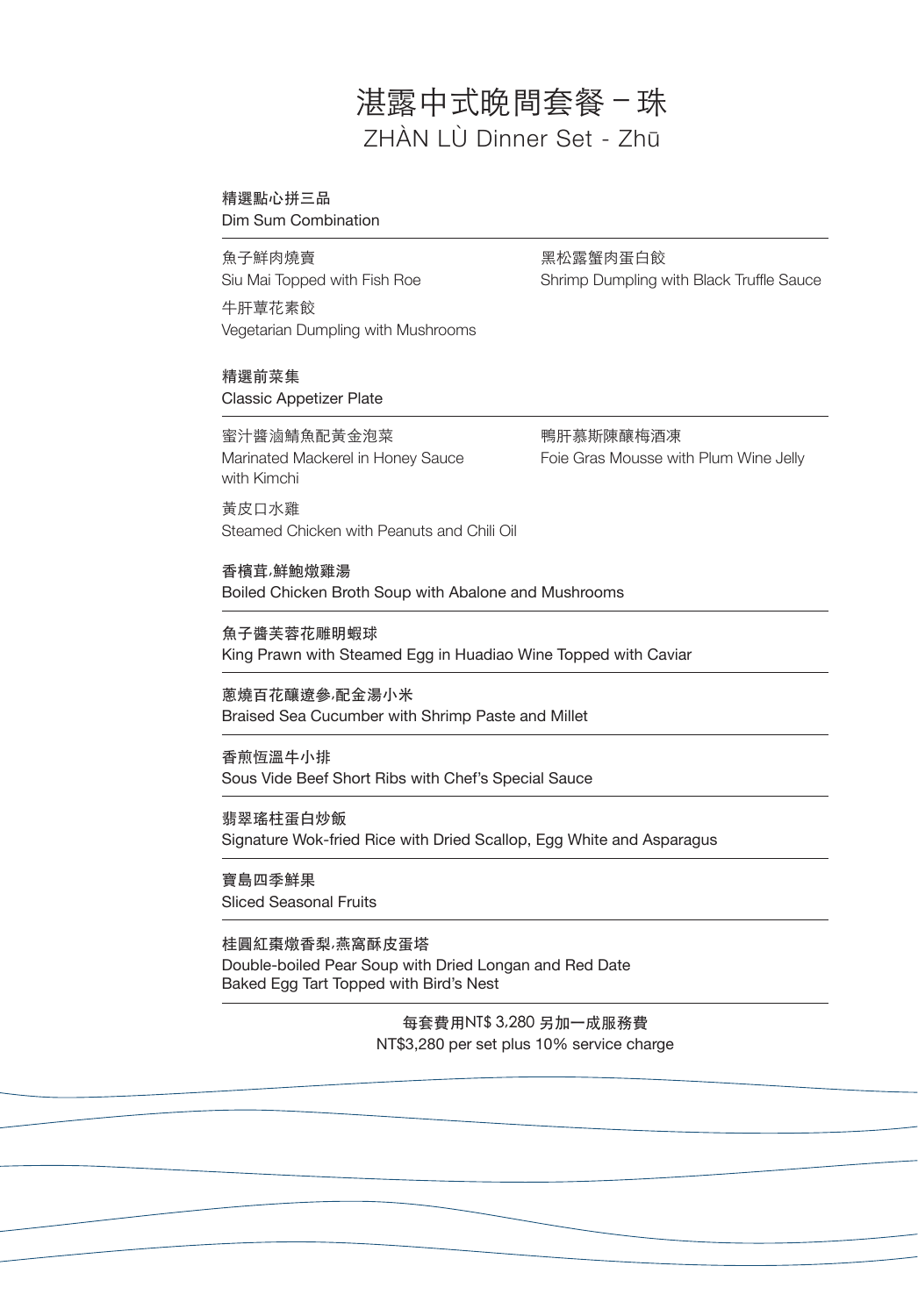### 湛露中式素食菜單 – 蓮 ZHÀN LÙ Vegetarian Set - LIÁN

#### 精選前菜集

Classic Appetizer Plate

江南煙燻素鵝 Oolong Tea Smoked Bean Curd Skin

椒汁蟲草杏鮑菇 Marinated Mushroom in Chili Sauce

柚子蜂蜜醋泡聖女果 Marinated Tomatoes and Radish with Honey and Yuzu Vinegar

金沙麥香南瓜 Wok-fried Pumpkin

竹笙黃耳燉猴蘑 Bamboo Mushrooms, Yellow Fungus, and Braised Mushroom Soup

綠蔬花菇素黃雀 Vegetarian Bean Curd Roll with Seasonal Vegetables

金湯雜糧煨山藥 Braised Pumpkin Soup with Yam

客家梅菜蒸茄子 Steamed Eggplant with Pickles

牛肝蕈鮮蔬金銀炒飯 Wok-fried Rice with Porcini Mushrooms and Minced Vegetables

寶島四季鮮果 Seasonal Fruits

桂圓紅棗茶燉香梨,椰汁黑芝麻九層糕 Double-boiled Pear with Dried Longan and Red Date Soup, Baked Black Sesame Cake with Coconut

> 每套費用NT\$1,800 另加一成服務費 NT\$ 1,800 per set plus 10% service charge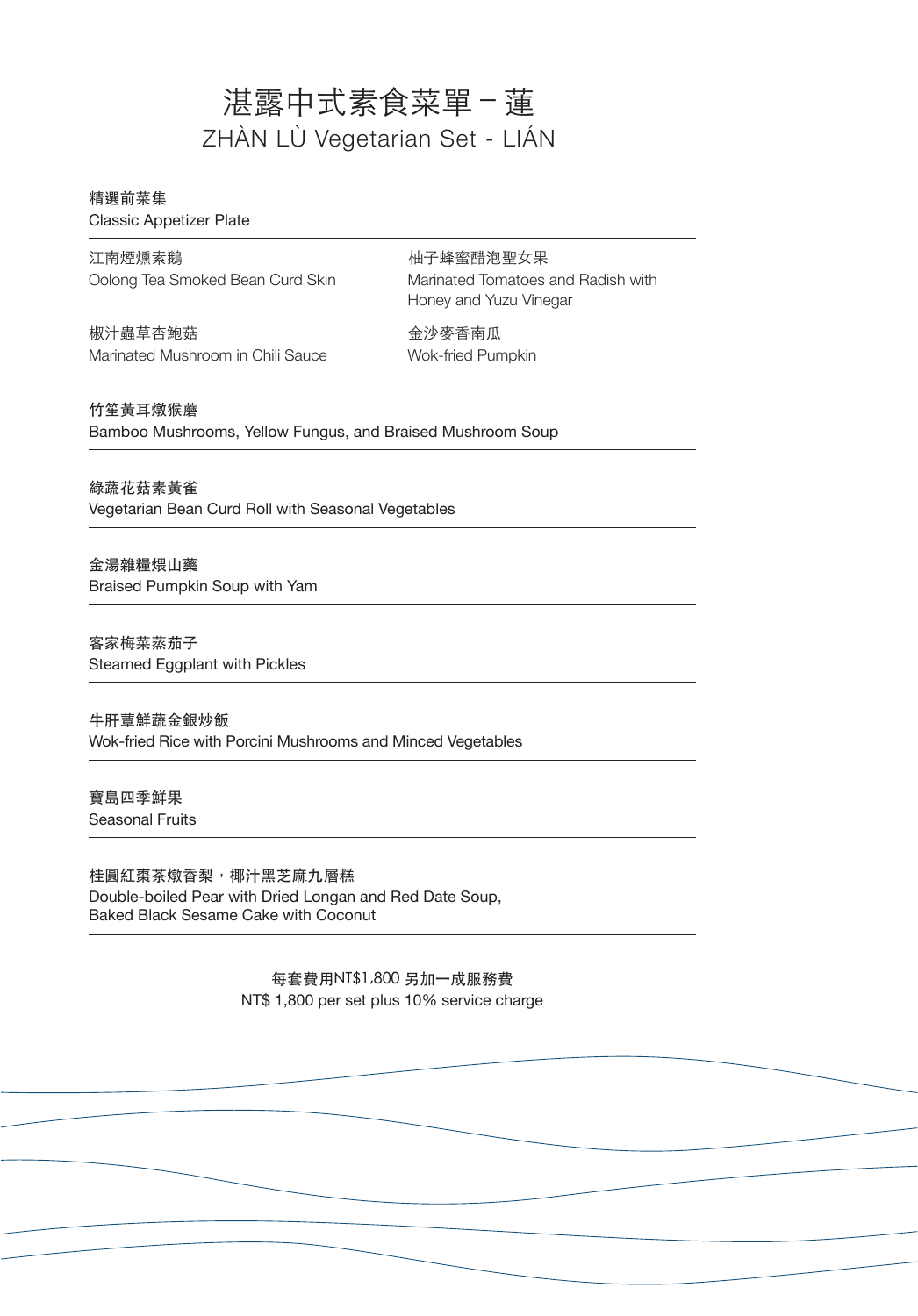# 中式烈酒 Chinese Liquor

| 玉泉精釀陳年紹興<br>Premium V.O. Shao Sin     | NT\$600   |
|---------------------------------------|-----------|
| 38度金門高粱<br>38% Kinmen Kaoliang Liquor | NT\$1,200 |
| 58度金門高粱<br>58% Kinmen Kaoliang Liquor | NT\$1,500 |



| 麥卡倫12年                                              |           |
|-----------------------------------------------------|-----------|
| The Macallan 12Y Double Cask                        | NT\$5,000 |
| 格蘭利威12年                                             |           |
| Glenlivet 12Y Single Malt Whisky                    | NT\$4,000 |
| 格蘭利威13年 (台灣獨享)                                      |           |
| Glenlivet 13Y Single malt Whisky (Taiwan Exclusive) | NT\$5,500 |
| 百富12年單一麥芽威士忌                                        |           |
| The Balvenie 12Y Double Wood                        | NT\$5,000 |

飲酒過量有害健康 酒後不開車 開車不喝酒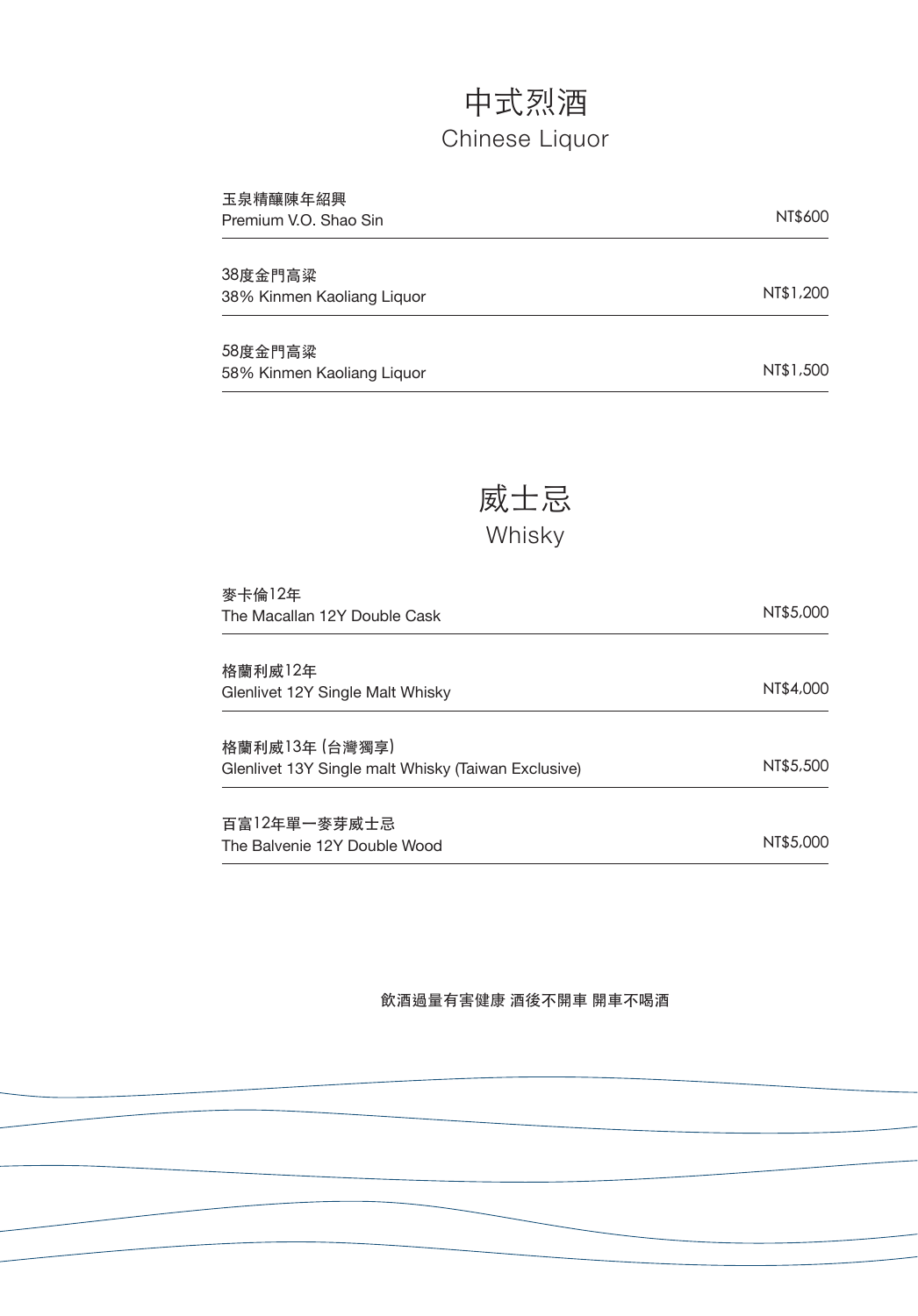### 啤酒 Beers

| 台灣金牌啤酒 330ml                 |         |
|------------------------------|---------|
| Gold Medal Taiwan Beer 330ml | NT\$180 |
| 三得利頂級啤酒 500ml                |         |
| Suntory Premium Malt's 500ml | NT\$280 |
| 海尼根 330ml                    |         |
| Heineken 330ml               | NT\$180 |

果汁

Juices

柳橙汁100% (杯 /壺) Orange Juice (Glass /Jar) NT\$180 / NT\$880

季節果汁 (杯 /壺) Seasonal Juice (Glass /Jar) NT\$180 / NT\$880

# 瓶裝水

### Bottled Water

普娜天然礦泉水 500ml / 1000ml Acqua Panna Mineral Water 500ml / 1000ml discussed and NT\$150 / NT\$250

聖沛梨洛氣泡水 500ml / 1000ml S. Pellegrino Sparkling Water 500ml / 1000ml NT\$180 / NT\$180 / NT\$280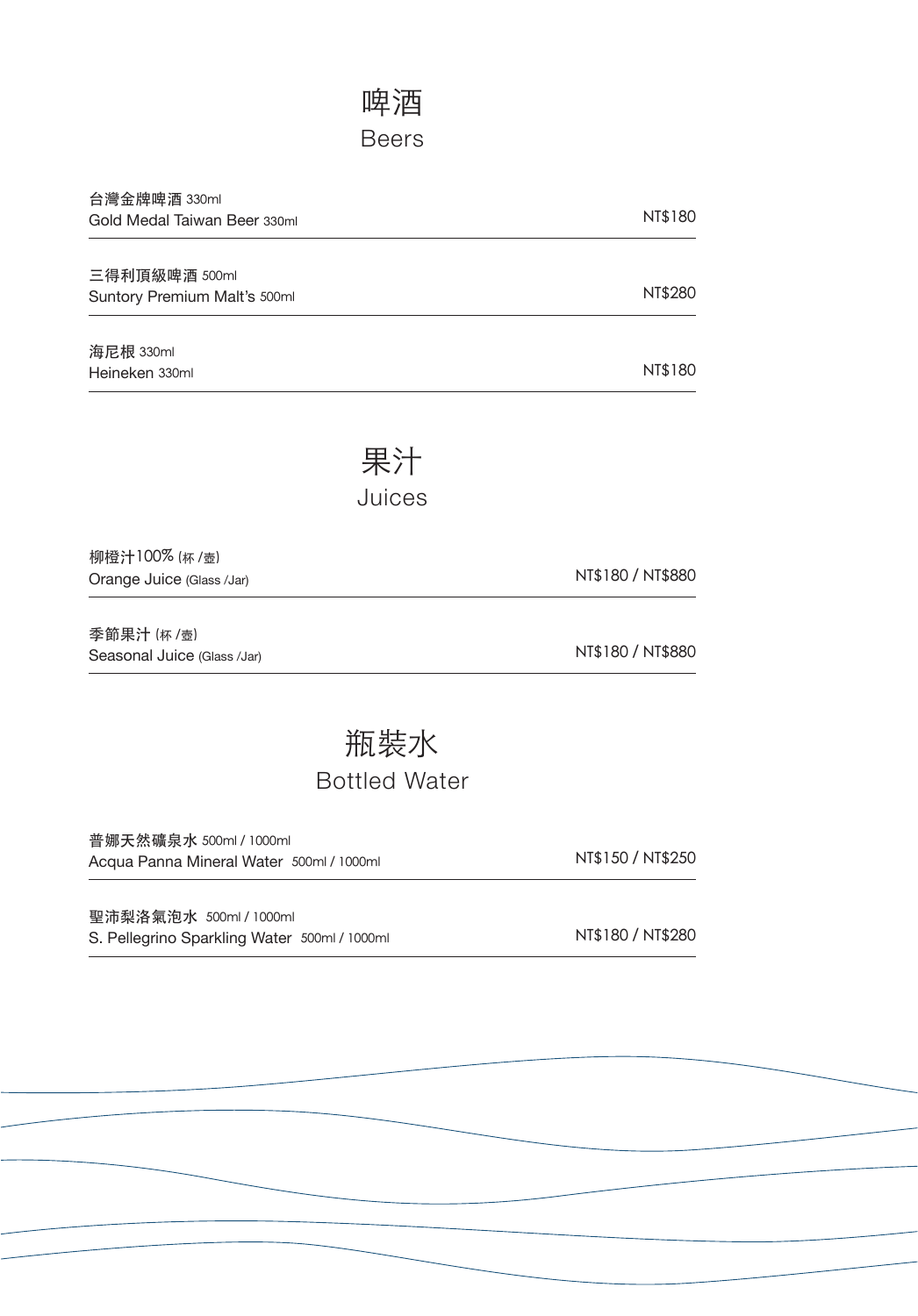## 經典咖啡 Coffee

| NT\$180 / NT\$200 |
|-------------------|
|                   |
| NT\$200           |
|                   |
| NT\$220           |
| NT\$220           |
|                   |

軟性飲料 Soft Drinks

| 可口可樂<br>Coca-Cola | NT\$150 |
|-------------------|---------|
| 零卡可樂<br>Coke Zero | NT\$150 |
| 雪碧<br>Sprite      | NT\$150 |